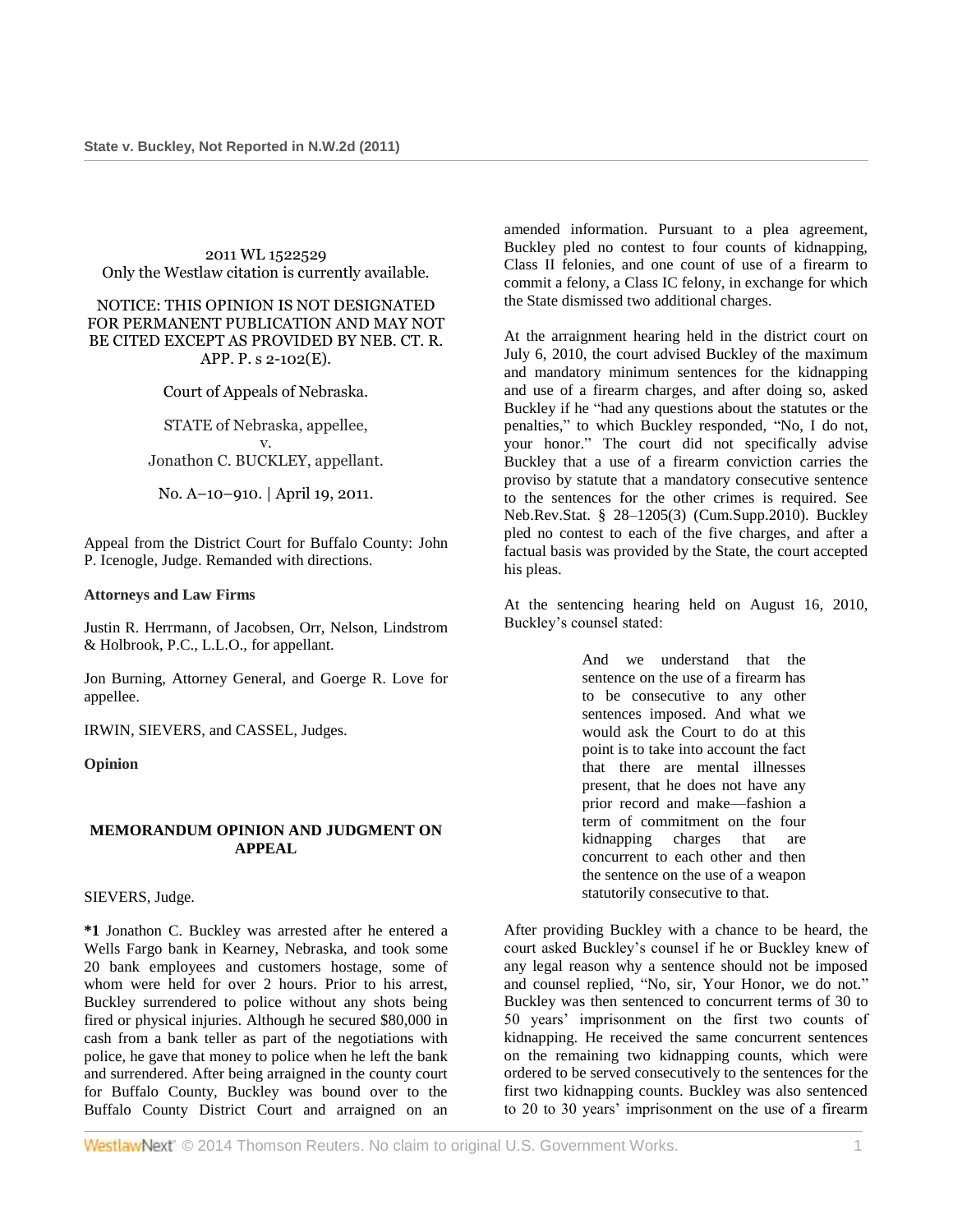conviction, to run consecutively to the other sentences. The judge explained that Buckley would be eligible for parole in 40 years and for institutional release in 65 years. Buckley appeals. Pursuant to Neb. Ct. R.App. P. §  $2-111(B)(1)$  (rev. 2008), this case was ordered submitted without oral argument.

## **ASSIGNMENTS OF ERROR**

**\*2** Buckley assigns four errors in his brief to this court. They are that the district court: (1) erred in finding that his no contest pleas were entered freely, voluntarily, knowingly, and intelligently; (2) abused its discretion by imposing excessive sentences; and (3) abused its discretion in ordering the sentences imposed on counts I and II to run consecutively with counts III and IV. He also alleges seven individual claims of ineffective assistance of trial counsel.

#### **STATE'S SUGGESTION OF REMAND**

Rather than file a responsive brief, the State filed a "Suggestion of Remand," which claims that the dispositive issue at this juncture from Buckley's assigned errors is whether his no contest pleas were voluntarily and intelligently entered. The State asserts that his other three assignments of error are thus "not ripe for review." Brief for appellee at 8. The State analogizes this scenario to *State v. Curnyn,* [202 Neb. 135, 274 N.W.2d 160 \(1979\),](http://www.westlaw.com/Link/Document/FullText?findType=Y&serNum=1979104148&pubNum=595&originationContext=document&vr=3.0&rs=cblt1.0&transitionType=DocumentItem&contextData=(sc.Search)) and asks that we remand the cause pursuant to the procedure outlined in that opinion. The State cites to a number of cases in which the Supreme Court either followed the procedure outlined in Curnyn or cited favorably to it. See, *State v. Williams,* [220 Neb. 415, 370](http://www.westlaw.com/Link/Document/FullText?findType=Y&serNum=1985135434&pubNum=595&originationContext=document&vr=3.0&rs=cblt1.0&transitionType=DocumentItem&contextData=(sc.Search))  [N.W.2d 150 \(1985\);](http://www.westlaw.com/Link/Document/FullText?findType=Y&serNum=1985135434&pubNum=595&originationContext=document&vr=3.0&rs=cblt1.0&transitionType=DocumentItem&contextData=(sc.Search)) *State v. Clark,* [217 Neb. 417, 350](http://www.westlaw.com/Link/Document/FullText?findType=Y&serNum=1984126251&pubNum=595&originationContext=document&vr=3.0&rs=cblt1.0&transitionType=DocumentItem&contextData=(sc.Search))  [N.W.2d 521 \(1984\);](http://www.westlaw.com/Link/Document/FullText?findType=Y&serNum=1984126251&pubNum=595&originationContext=document&vr=3.0&rs=cblt1.0&transitionType=DocumentItem&contextData=(sc.Search)) *State v. Schaeffer,* [218 Neb. 786, 359](http://www.westlaw.com/Link/Document/FullText?findType=Y&serNum=1984159434&pubNum=595&originationContext=document&vr=3.0&rs=cblt1.0&transitionType=DocumentItem&contextData=(sc.Search))  [N.W.2d 106 \(1984\);](http://www.westlaw.com/Link/Document/FullText?findType=Y&serNum=1984159434&pubNum=595&originationContext=document&vr=3.0&rs=cblt1.0&transitionType=DocumentItem&contextData=(sc.Search)) *State v. Fischer,* [218 Neb. 678, 357](http://www.westlaw.com/Link/Document/FullText?findType=Y&serNum=1984154543&pubNum=595&originationContext=document&vr=3.0&rs=cblt1.0&transitionType=DocumentItem&contextData=(sc.Search))  [N.W.2d 477 \(1984\);](http://www.westlaw.com/Link/Document/FullText?findType=Y&serNum=1984154543&pubNum=595&originationContext=document&vr=3.0&rs=cblt1.0&transitionType=DocumentItem&contextData=(sc.Search)) *[State v. McMahon,](http://www.westlaw.com/Link/Document/FullText?findType=Y&serNum=1983116218&pubNum=595&originationContext=document&vr=3.0&rs=cblt1.0&transitionType=DocumentItem&contextData=(sc.Search))* 213 Neb. 897, [331 N.W.2d 818 \(1983\);](http://www.westlaw.com/Link/Document/FullText?findType=Y&serNum=1983116218&pubNum=595&originationContext=document&vr=3.0&rs=cblt1.0&transitionType=DocumentItem&contextData=(sc.Search)) *State v. Lewis,* [192 Neb. 518,](http://www.westlaw.com/Link/Document/FullText?findType=Y&serNum=1974118946&pubNum=595&originationContext=document&vr=3.0&rs=cblt1.0&transitionType=DocumentItem&contextData=(sc.Search))  [222 N.W.2d 815 \(1974\).](http://www.westlaw.com/Link/Document/FullText?findType=Y&serNum=1974118946&pubNum=595&originationContext=document&vr=3.0&rs=cblt1.0&transitionType=DocumentItem&contextData=(sc.Search))

In *Curnyn, supra,* the defendant was charged with burglary and entered a plea of not guilty at his arraignment. Thereafter, he was allowed to withdraw his plea and, pursuant to a plea agreement, pled guilty to burglary. The district court apparently failed to inform the defendant of the statutory penalties applicable to the offense of burglary. The defendant perfected an appeal to the Supreme Court alleging that the district court accepted his plea without properly advising him of the applicable penalties. However, the Supreme Court did not reach the merits of that issue on appeal because it sustained the State's motion for summary affirmance on procedural grounds. Approximately 1 year later, the defendant filed a postconviction motion to vacate and set aside judgment in the district court, asserting the same basis as he did in his direct appeal. The district court concluded that the defendant was entitled to no relief. He then perfected an appeal to the Nebraska Supreme Court, and the court remanded the matter to the district court with directions. The Supreme Court stated:

We believe this case should be governed by the principles announced in *State v. Lewis,* [192 Neb. 518,](http://www.westlaw.com/Link/Document/FullText?findType=Y&serNum=1974118946&pubNum=595&originationContext=document&vr=3.0&rs=cblt1.0&transitionType=DocumentItem&contextData=(sc.Search))  [222 N.W.2d 815 \(1974\).](http://www.westlaw.com/Link/Document/FullText?findType=Y&serNum=1974118946&pubNum=595&originationContext=document&vr=3.0&rs=cblt1.0&transitionType=DocumentItem&contextData=(sc.Search)) In that case we stated: "The practice of advising a defendant who is about to enter a plea to a felony of the possible penalties on conviction, although not made mandatory by any statute in this state, is one of long standing in this jurisdiction and antedates the adoption of the standards in *[State v.](http://www.westlaw.com/Link/Document/FullText?findType=Y&serNum=1971117180&pubNum=595&originationContext=document&vr=3.0&rs=cblt1.0&transitionType=DocumentItem&contextData=(sc.Search))  Turner,* [\[186 Neb. 424, 183 N.W.2d 763 \(1971\),](http://www.westlaw.com/Link/Document/FullText?findType=Y&serNum=1971117180&pubNum=595&originationContext=document&vr=3.0&rs=cblt1.0&transitionType=DocumentItem&contextData=(sc.Search)) *disapproved on other grounds, [State v. Irish,](http://www.westlaw.com/Link/Document/FullText?findType=Y&serNum=1986152521&pubNum=595&originationContext=document&vr=3.0&rs=cblt1.0&transitionType=DocumentItem&contextData=(sc.Search))* 223 Neb. [814, 394 N.W.2d 879 \(1986\)](http://www.westlaw.com/Link/Document/FullText?findType=Y&serNum=1986152521&pubNum=595&originationContext=document&vr=3.0&rs=cblt1.0&transitionType=DocumentItem&contextData=(sc.Search)) ]. No doubt the failure in this case is the result of oversight and failure to use a check list. In *[Boykin v. Alabama,](http://www.westlaw.com/Link/Document/FullText?findType=Y&serNum=1969132997&pubNum=708&originationContext=document&vr=3.0&rs=cblt1.0&transitionType=DocumentItem&contextData=(sc.Search))* 395 U.S. 238, 89 [S.Ct. 1709, 23 L.Ed.2d 274,](http://www.westlaw.com/Link/Document/FullText?findType=Y&serNum=1969132997&pubNum=708&originationContext=document&vr=3.0&rs=cblt1.0&transitionType=DocumentItem&contextData=(sc.Search)) upon which the defendant relies, the Supreme Court of the United States vacated the judgment of conviction and ordered that the defendant be permitted to plead again. We do not interpret that case as holding that under a record such as we have in this case any such procedure is<br>constitutionally required. The constitutional constitutionally required. *The constitutional requirement is that the plea be voluntary and intelligent and the determination of that fact be reliably determined* .... The record here supports at least by implication a conclusion that the defendant in fact knew the consequences of her plea. This implication arises from the fact that she was represented by counsel throughout and had adequate consultation with him, and that when she was advised of the penalties just before sentencing she expressed no surprise, and when asked if she had any reason to give why sentence should not be imposed, she gave no relevant response. Further, at that time her counsel did, in her presence, say that no legal reason existed why sentence should not be imposed."

**\*3** *State v. Curnyn,* [202 Neb. 135, 139–40, 274 N.W.2d](http://www.westlaw.com/Link/Document/FullText?findType=Y&serNum=1979104148&pubNum=595&fi=co_pp_sp_595_160&originationContext=document&vr=3.0&rs=cblt1.0&transitionType=DocumentItem&contextData=(sc.Search)#co_pp_sp_595_160)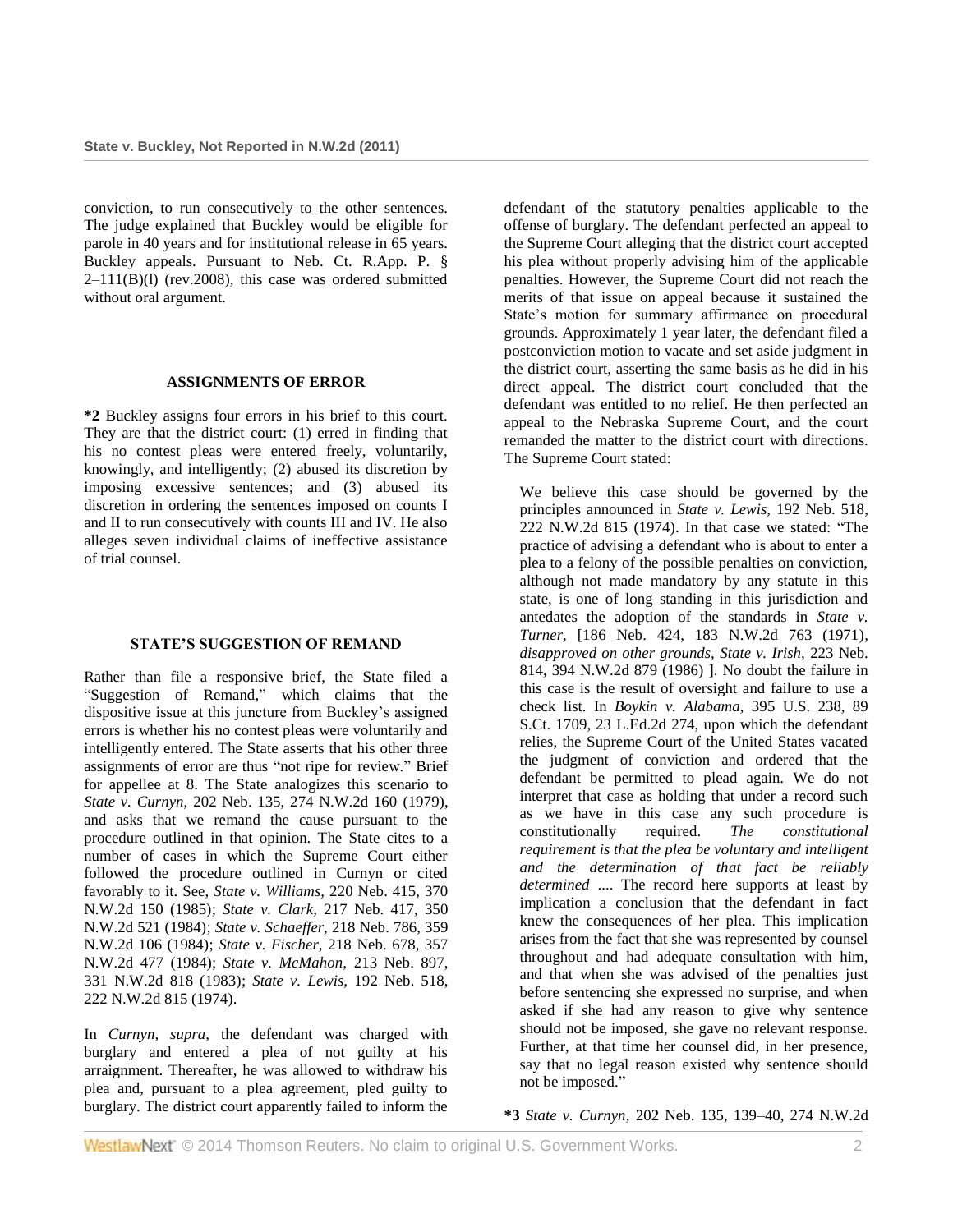157, 160 (1979), quoting *State v. Lewis,* [192 Neb. 518,](http://www.westlaw.com/Link/Document/FullText?findType=Y&serNum=1974118946&pubNum=595&originationContext=document&vr=3.0&rs=cblt1.0&transitionType=DocumentItem&contextData=(sc.Search))  [222 N.W.2d 815 \(1974\).](http://www.westlaw.com/Link/Document/FullText?findType=Y&serNum=1974118946&pubNum=595&originationContext=document&vr=3.0&rs=cblt1.0&transitionType=DocumentItem&contextData=(sc.Search)) The *Curnyn* court found that most of the elements from *Lewis*—justifying an implication that the defendant knew the consequences of the plea—were present. Nonetheless, the *Curnyn* opinion held:

> Since, in this case, the extent of the defendant's knowledge of the applicable penalties is a matter in dispute and cannot be clearly determined from the record of this case without indulging in inferences, we deem it advisable, without vacating and setting aside defendant's conviction and sentence, to remand this matter to the trial court with leave to the defendant to apply to the trial court to withdraw his plea. Should defendant fail to do so within 10 days of the issuance of the mandate in this case, then the sentence shall be carried into execution. If the defendant elects to withdraw his plea, the trial court shall hold an evidentiary hearing to determine whether the defendant was, in fact, aware of the possible penalties for the offense of burglary at the time he entered his plea. If the court finds he was not aware of the penal consequences of the plea, the judgment of conviction shall be deemed vacated and he shall be permitted to plead again. If it determines the defendant was aware of the penalties and consequences of the plea, the judgment and sentence shall stand.

[202 Neb. at 140–41, 274 N.W.2d at 161.](http://www.westlaw.com/Link/Document/FullText?findType=Y&serNum=1979104148&pubNum=595&fi=co_pp_sp_595_161&originationContext=document&vr=3.0&rs=cblt1.0&transitionType=DocumentItem&contextData=(sc.Search)#co_pp_sp_595_161) We note that there was a motion to vacate in *Curnyn,* but that such is not a prerequisite for what we shall reference as a "*Curnyn* remand." See, *[State v. Jackson,](http://www.westlaw.com/Link/Document/FullText?findType=Y&serNum=1985140043&pubNum=595&originationContext=document&vr=3.0&rs=cblt1.0&transitionType=DocumentItem&contextData=(sc.Search))* 220 Neb. 656, [371 N.W.2d 679 \(1985\);](http://www.westlaw.com/Link/Document/FullText?findType=Y&serNum=1985140043&pubNum=595&originationContext=document&vr=3.0&rs=cblt1.0&transitionType=DocumentItem&contextData=(sc.Search)) *[State v. Williams,](http://www.westlaw.com/Link/Document/FullText?findType=Y&serNum=1985135434&pubNum=595&originationContext=document&vr=3.0&rs=cblt1.0&transitionType=DocumentItem&contextData=(sc.Search))* 220 Neb. 415, [370 N.W.2d 150 \(1985\);](http://www.westlaw.com/Link/Document/FullText?findType=Y&serNum=1985135434&pubNum=595&originationContext=document&vr=3.0&rs=cblt1.0&transitionType=DocumentItem&contextData=(sc.Search)) *[State v. Fischer,](http://www.westlaw.com/Link/Document/FullText?findType=Y&serNum=1984154543&pubNum=595&originationContext=document&vr=3.0&rs=cblt1.0&transitionType=DocumentItem&contextData=(sc.Search))* 218 Neb. 678, [357 N.W.2d 477 \(1984\);](http://www.westlaw.com/Link/Document/FullText?findType=Y&serNum=1984154543&pubNum=595&originationContext=document&vr=3.0&rs=cblt1.0&transitionType=DocumentItem&contextData=(sc.Search)) *[State v. McMahon,](http://www.westlaw.com/Link/Document/FullText?findType=Y&serNum=1983116218&pubNum=595&originationContext=document&vr=3.0&rs=cblt1.0&transitionType=DocumentItem&contextData=(sc.Search))* 213 Neb. [897, 331 N.W.2d 818 \(1983\);](http://www.westlaw.com/Link/Document/FullText?findType=Y&serNum=1983116218&pubNum=595&originationContext=document&vr=3.0&rs=cblt1.0&transitionType=DocumentItem&contextData=(sc.Search)) *[State v. Lewis,](http://www.westlaw.com/Link/Document/FullText?findType=Y&serNum=1974118946&pubNum=595&originationContext=document&vr=3.0&rs=cblt1.0&transitionType=DocumentItem&contextData=(sc.Search))* 192 Neb. [518, 222 N.W.2d 816 \(1974\).](http://www.westlaw.com/Link/Document/FullText?findType=Y&serNum=1974118946&pubNum=595&originationContext=document&vr=3.0&rs=cblt1.0&transitionType=DocumentItem&contextData=(sc.Search))

The State argues that, similar to *Curnyn,* it can be implied from the record that Buckley knew the consequences of his plea, even though the trial judge did not properly inform him with respect to the use of a firearm charge when Buckley was arraigned on the amended information. We agree that clearly such an inference is present given that Buckley's trial counsel stated in his presence at sentencing, "[W]e understand that the sentence on the use of a firearm *has to be consecutive to any other sentences imposed.*" (Emphasis supplied.) And, as in *Curnyn,* Buckley had counsel throughout the proceedings; no objection to the sentence was made when it was imposed; and counsel gave no legal reason why the sentence should not be imposed. Nonetheless, the State asserts that the extent of Buckley's knowledge of the penal consequences of his plea is in dispute in the same sense as in *Curnyn* and its progeny, and thus, the matter should be returned to the district court for a *Curnyn* remand. The State's assertion that the extent of Buckley's knowledge of the penal consequences of his plea must be determined on remand to the trial court, despite the facts we recited above, obviously derives from, first, the similarities between the procedural background of this case and Curnyn, and second, the Supreme Court's apparent disapproval in Curnyn of using inferences at the appellate level to determine the extent of the defendant's knowledge of the penal consequences of his plea when there has not been a proper advisement of penalties before the plea by the court—as is true here.

**\*4** Clearly, we must follow *Curnyn, supra,* meaning a remand to the district court, and if Buckley fails to file a motion to withdraw his plea within 10 days, his sentence will stand and be "carried into execution." On the other hand, if he moves to withdraw his plea, an evidentiary hearing will be held to determine the extent of his knowledge of the penal consequences of his plea, despite the shortcomings in the trial court's advisement thereof. If the trial court allows the withdrawal of the plea, then Buckley would seem to have two choices: (1) go to trial on the charges or (2) plead, with or without a plea bargain, after a new and proper advisement regarding the penal consequence of the plea. If the trial court were to determine that Buckley was in fact aware of the penalties for the use of a firearm charge, then the judgment and sentence will stand and be executed. See *Curnyn, supra.* Therefore, we sustain the State's suggestion of remand. and remand the cause to the district court for Buffalo County with directions to employ the procedure of a *Curnyn* remand.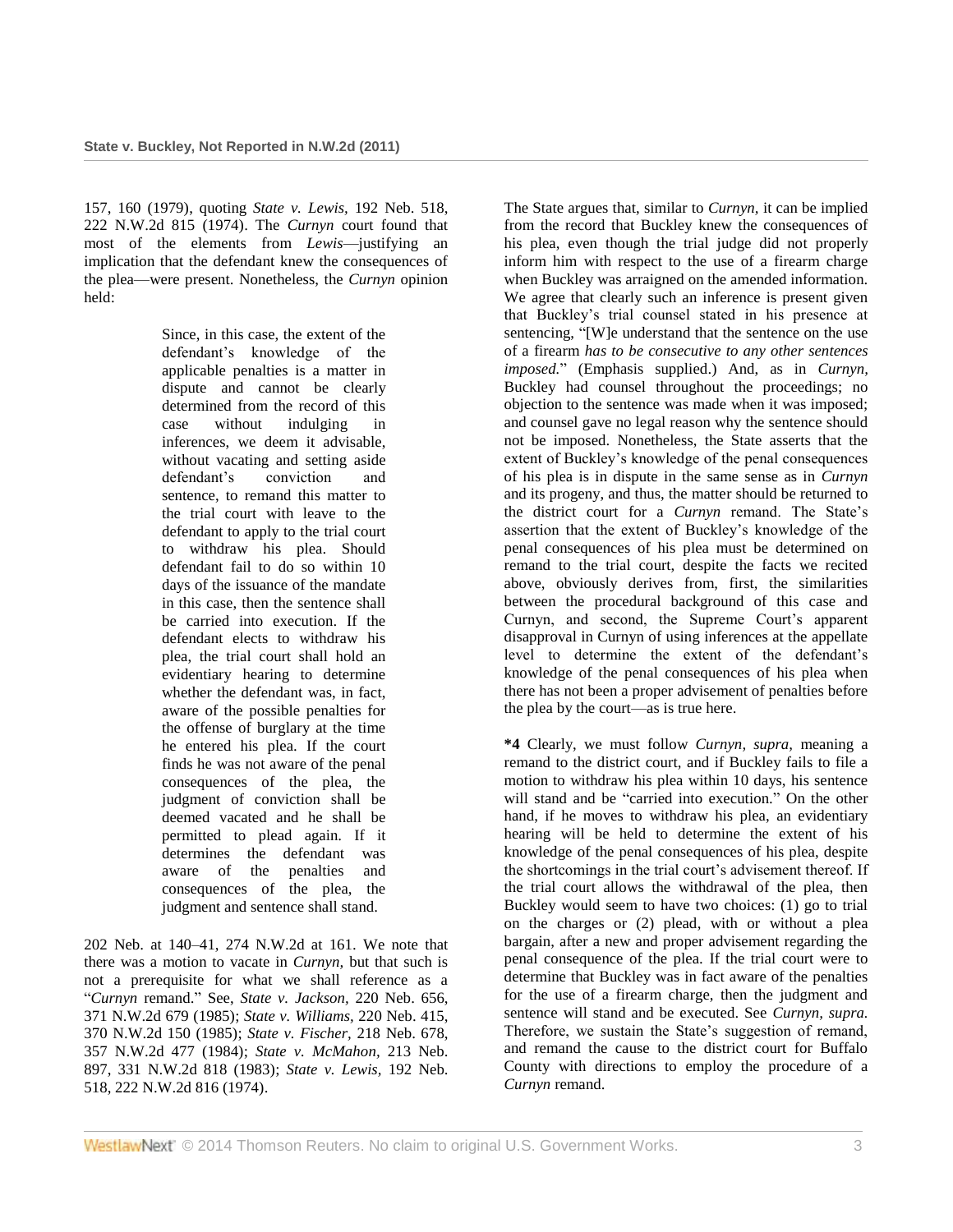## **REMAINING ASSIGNMENTS OF ERROR**

We have dealt with Buckley's assignment of error that the plea was not voluntarily entered through our ruling on the State's suggestion of remand. However, there are three other assignments of error, the latter of which includes multiple claims of ineffective assistance of trial counsel. The existing authority teaches that, despite the remand, we should now decide the remaining assignments of error. For example, in *State v. Lewis,* [192 Neb. 518, 222](http://www.westlaw.com/Link/Document/FullText?findType=Y&serNum=1974118946&pubNum=595&originationContext=document&vr=3.0&rs=cblt1.0&transitionType=DocumentItem&contextData=(sc.Search))  [N.W.2d 815 \(1974\),](http://www.westlaw.com/Link/Document/FullText?findType=Y&serNum=1974118946&pubNum=595&originationContext=document&vr=3.0&rs=cblt1.0&transitionType=DocumentItem&contextData=(sc.Search)) the defendant entered a no contest plea, but on appeal the Supreme Court ordered what we have termed a *Curnyn* remand, because of inadequate advisement of penalties. Nonetheless, the *Lewis* court decided the defendant's claim of excessive sentence against her. And in *State v. Jackson,* [220 Neb. 656, 371](http://www.westlaw.com/Link/Document/FullText?findType=Y&serNum=1985140043&pubNum=595&originationContext=document&vr=3.0&rs=cblt1.0&transitionType=DocumentItem&contextData=(sc.Search))  [N.W.2d 679 \(1985\),](http://www.westlaw.com/Link/Document/FullText?findType=Y&serNum=1985140043&pubNum=595&originationContext=document&vr=3.0&rs=cblt1.0&transitionType=DocumentItem&contextData=(sc.Search)) and *[State v. Fischer,](http://www.westlaw.com/Link/Document/FullText?findType=Y&serNum=1984154543&pubNum=595&originationContext=document&vr=3.0&rs=cblt1.0&transitionType=DocumentItem&contextData=(sc.Search))* 218 Neb. 678, [357 N.W.2d 477 \(1984\),](http://www.westlaw.com/Link/Document/FullText?findType=Y&serNum=1984154543&pubNum=595&originationContext=document&vr=3.0&rs=cblt1.0&transitionType=DocumentItem&contextData=(sc.Search)) the court likewise ordered *Curnyn* remands, but also decided the excessive sentence claims adverse to the respective defendants on the merits. Based on such authority, we now address the merits of the remaining assignments of error, as was done in *Lewis, Jackson,* and *Fischer.*

# *Did Buckley Receive Ineffective Assistance of Trial Counsel?*

Buckley's final assignment of error is that he received ineffective assistance of trial counsel, but we discuss it before the excessive sentence claim because the information which we set forth from the record on these claims is also germane to the trial court's determination of the sentences to be imposed.

To prevail on a claim of ineffective assistance of counsel, the defendant must show that counsel's performance was deficient and that this deficient performance actually prejudiced his or her defense. *[State v. Balvin,](http://www.westlaw.com/Link/Document/FullText?findType=Y&serNum=2023960518&pubNum=595&originationContext=document&vr=3.0&rs=cblt1.0&transitionType=DocumentItem&contextData=(sc.Search))* 18 [Neb.App. 690, 791 N.W.2d 352 \(2010\).](http://www.westlaw.com/Link/Document/FullText?findType=Y&serNum=2023960518&pubNum=595&originationContext=document&vr=3.0&rs=cblt1.0&transitionType=DocumentItem&contextData=(sc.Search)) That is, the defendant must demonstrate a reasonable probability that, but for counsel's defective performance, the result of the proceeding would have been different. See *[State v. Dawn,](http://www.westlaw.com/Link/Document/FullText?findType=Y&serNum=1994159088&pubNum=595&originationContext=document&vr=3.0&rs=cblt1.0&transitionType=DocumentItem&contextData=(sc.Search))* [246 Neb. 384, 519 N.W.2d 249 \(1994\).](http://www.westlaw.com/Link/Document/FullText?findType=Y&serNum=1994159088&pubNum=595&originationContext=document&vr=3.0&rs=cblt1.0&transitionType=DocumentItem&contextData=(sc.Search)) When the defendant has entered a guilty plea, counsel's deficient performance constitutes prejudice if the defendant shows with reasonable probability that but for counsel's errors, the defendant would have insisted on going to trial rather than pleading guilty. *Id.* And in that vein, it should be noted that a plea of no contest is equivalent to a plea of guilty. See *[State v. Gonzalez–Faguaga,](http://www.westlaw.com/Link/Document/FullText?findType=Y&serNum=2003403753&pubNum=595&originationContext=document&vr=3.0&rs=cblt1.0&transitionType=DocumentItem&contextData=(sc.Search))* 266 Neb. 72, 662 [N.W.2d 581 \(2003\).](http://www.westlaw.com/Link/Document/FullText?findType=Y&serNum=2003403753&pubNum=595&originationContext=document&vr=3.0&rs=cblt1.0&transitionType=DocumentItem&contextData=(sc.Search)) We note that with numerous

witnesses inside and outside the bank, the evidence the State could marshal against Buckley would be substantial—a fact of consequence in assessing prejudice in a plea-based ineffectiveness claim.

**\*5** Because Buckley's appellate counsel is different from his trial counsel, he must raise on direct appeal any issue of ineffective assistance of trial counsel which is known to him or is apparent from the record, or the issue will be procedurally barred on postconviction review. See *[State v.](http://www.westlaw.com/Link/Document/FullText?findType=Y&serNum=2012341894&pubNum=595&originationContext=document&vr=3.0&rs=cblt1.0&transitionType=DocumentItem&contextData=(sc.Search))  York,* [273 Neb. 660, 731 N.W.2d 597 \(2007\).](http://www.westlaw.com/Link/Document/FullText?findType=Y&serNum=2012341894&pubNum=595&originationContext=document&vr=3.0&rs=cblt1.0&transitionType=DocumentItem&contextData=(sc.Search)) Claims of ineffective assistance of counsel raised for the first time on direct appeal do not require dismissal ipso facto; the determining factor is whether the record is sufficient to adequately review the question. *Id.* When the issue has not been raised or ruled on at the trial court level and the matter necessitates an evidentiary hearing, an appellate court will not address the matter on direct appeal. *Id.*

With this foundation in place, we now examine Buckley's seven specific claims of ineffective assistance of trial counsel, which we have renumbered as follows:

Trial counsel was defective for

(1) failing to challenge the psychological report prepared by Dr. John Meidlinger and retain a second mental health expert to examine Buckley for the purpose of determining his competency to stand trial;

(2) failing to retain a mental health expert to examine Buckley for the purpose of inquiring into his sanity at the time of the commission of the alleged offenses;

(3) failing to plead or pursue the defense of not responsible by reason of insanity pursuant to [Neb.Rev.Stat. § 29–2203 \(Reissue 2008\);](http://www.westlaw.com/Link/Document/FullText?findType=L&pubNum=1000257&cite=NESTS29-2203&originatingDoc=I2a8224c66cfe11e0a8a2938374af9660&refType=LQ&originationContext=document&vr=3.0&rs=cblt1.0&transitionType=DocumentItem&contextData=(sc.Search))

(4) failing to object to the district court's receipt of certain portions of the presentence investigation (PSI) containing highly prejudicial statements attributed to Buckley, which, if actually made, were the result of his mental illness;

(5) failing to offer evidence at sentencing in support of any argument in mitigation, including but not limited to character witnesses and witnesses with first-hand knowledge of Buckley's mental health and day-to-day behaviors that could testify to, among other things, the significant deterioration of his mental health around the time of the commission of the alleged offenses;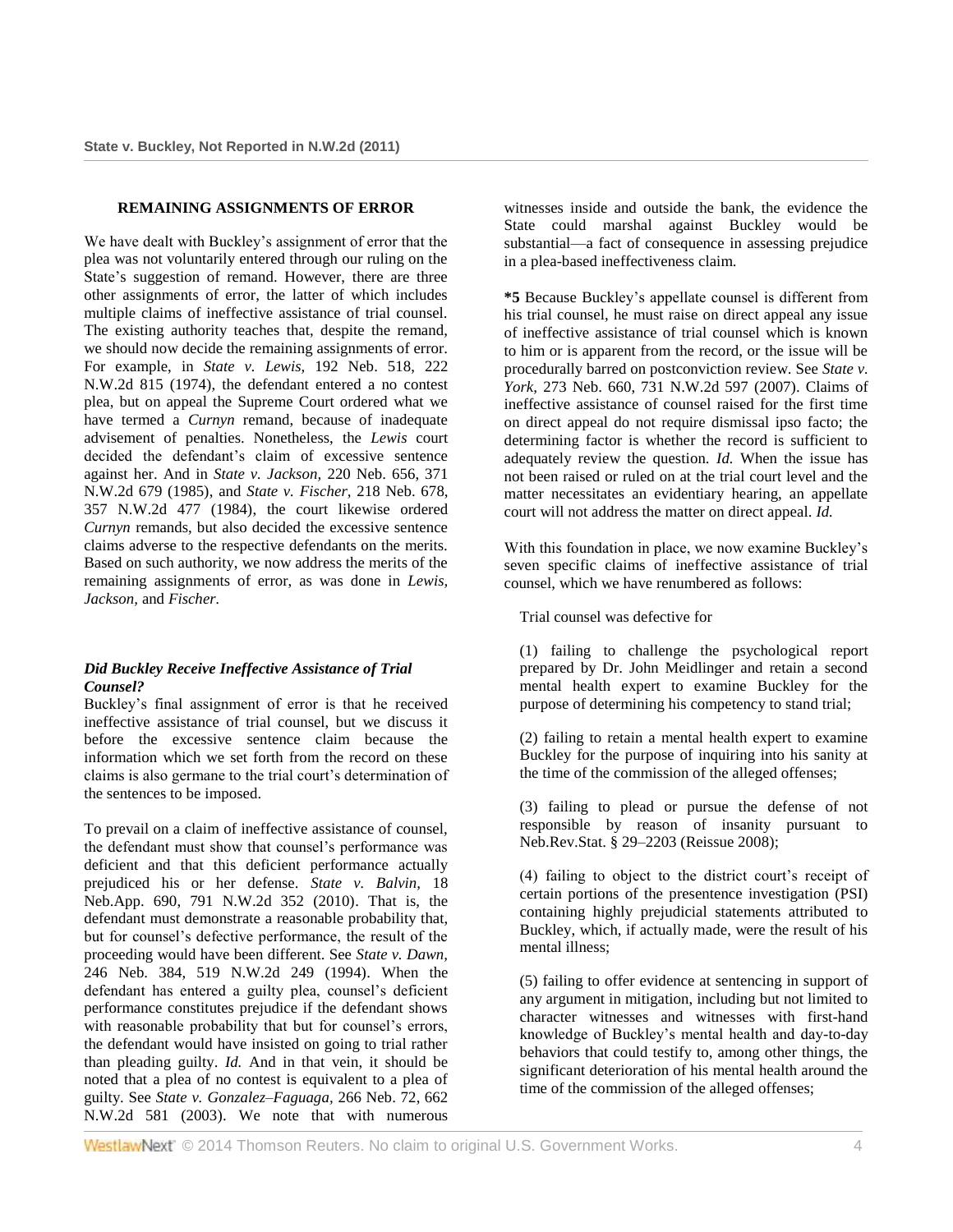(6) failing to offer evidence at sentencing to support his argument in mitigation based upon Buckley having "suffered and experienced a long history of mental health problems and mental illness," including but not limited to his medical or psychiatric records relating to past treatment for mental illness; and

(7) pressuring Buckley into accepting the plea agreement without fully advising him of the consequences of the plea.

We find that some of Buckley's ineffective assistance of trial counsel claims can be decided presently. In order to review the first three numbered claims, it is necessary to detail certain aspects of Dr. Meidlinger's psychological evaluation, including the impetus for said evaluation.

On April 20, 2010, Buckley's trial counsel applied to the district court for a psychological evaluation pursuant to [Neb.Rev.Stat. § 29–1823 \(Reissue 2008\)](http://www.westlaw.com/Link/Document/FullText?findType=L&pubNum=1000257&cite=NESTS29-1823&originatingDoc=I2a8224c66cfe11e0a8a2938374af9660&refType=LQ&originationContext=document&vr=3.0&rs=cblt1.0&transitionType=DocumentItem&contextData=(sc.Search)) "at the expense of the County for the reason that [Buckley] may be mentally incompetent to stand trial ." The application notes that the request is based on counsel's observations of Buckley during interviews and on statements made during such interviews and that the State does not object to said evaluation. The application requests that Dr. Meidlinger, a licensed psychologist, perform the evaluation. The court sustained the application and ordered that Dr. Meidlinger would perform the evaluation and deliver it to Buckley's counsel and the court for review.

**\*6** Dr. Meidlinger's psychological evaluation is included in the PSI. A letter from Buckley's trial counsel to the State probation office also appears in the PSI preceding the evaluation, and it states, "We had asked that this Psychological Report be provided to you, as part of the [PSI].... Buckley indicated to [the judge] that he did not object to you receiving this document."

The psychological report states that the reason for the referral is to determine whether Buckley is competent to stand trial, specifically, "whether or not he has the capacity to consult with his counsel and the capacity to assist in preparing his defense." The evaluation included review of Buckley's previous mental health hospitalizations, a 2–hour interview, review of approximately 30 pages of handwritten notes Buckley provided to Dr. Meidlinger at the end of the session, and intellectual testing.

Dr. Meidlinger reported that he reviewed records of

Buckley's four brief hospitalizations at Richard Young Hospital in Kearney covering dates between March 25, 2009, and January 26, 2010. The first two hospitalizations were based on statements Buckley made regarding his intention to commit suicide. The third followed an evaluation by a medical doctor who diagnosed Buckley as having psychosomatic pain and suicidal feelings, and the fourth was prompted by Buckley's report in an emergency room that he was having anxiety attacks and experiencing auditory hallucinations. The report states the hospital records indicate that at least some of Buckley's physical complaints were not supported by any clinical evidence and that he was diagnosed with "Factitious Disorder with Predominant Psychological Symptoms and Personality Disorder with Histrionic and Borderline Features." The report explains that factitious disorder means a person who feigns physical or psychological symptoms in order to appear sick.

The psychological evaluation also makes reference to additional hospitalizations Buckley reported to Dr. Meidlinger, which do not have independent support in our record. He told Dr. Meidlinger that he was hospitalized in a Colorado facility in 2002 where he claims to have been diagnosed with "Paranoid Schizophrenia and Porphyria." He reported an additional hospitalization in a Colorado facility at the age of 18 due to having "violent images in my head. I wanted to kill teachers and blast away at other kids." According to the report, Buckley also "report[ed] recurring episodes beginning in adolescence during which he sees people and hears things." He reports he mostly sees the shadow of people or "just movement out of the corner of my eye." Buckley reported no additional hospitalizations prior to his admission at Richard Young Hospital in March 2009.

Additionally, Buckley reported that when he was 14 or 15, he broke up with a girlfriend, which apparently prompted him to discuss blowing up a school with a friend. He told Dr. Meidlinger that the friend told police about the plan and that "I was handcuffed and taken in a police car to [a] juvenile detention facility." He reports being held in some sort of an evaluation facility for 5 days until the doctor at the facility recommended commitment. Dr. Meidlinger's report then recites, "Somehow, against medical advice, he was discharged and expelled from school. He reports he was never charged with anything."

**\*7** Dr. Meidlinger's detailed report also contains various examples of statements Buckley made during a 2–hour interview with him. For instance, Buckley stated that he has a "primordial urge" to kill and reported that he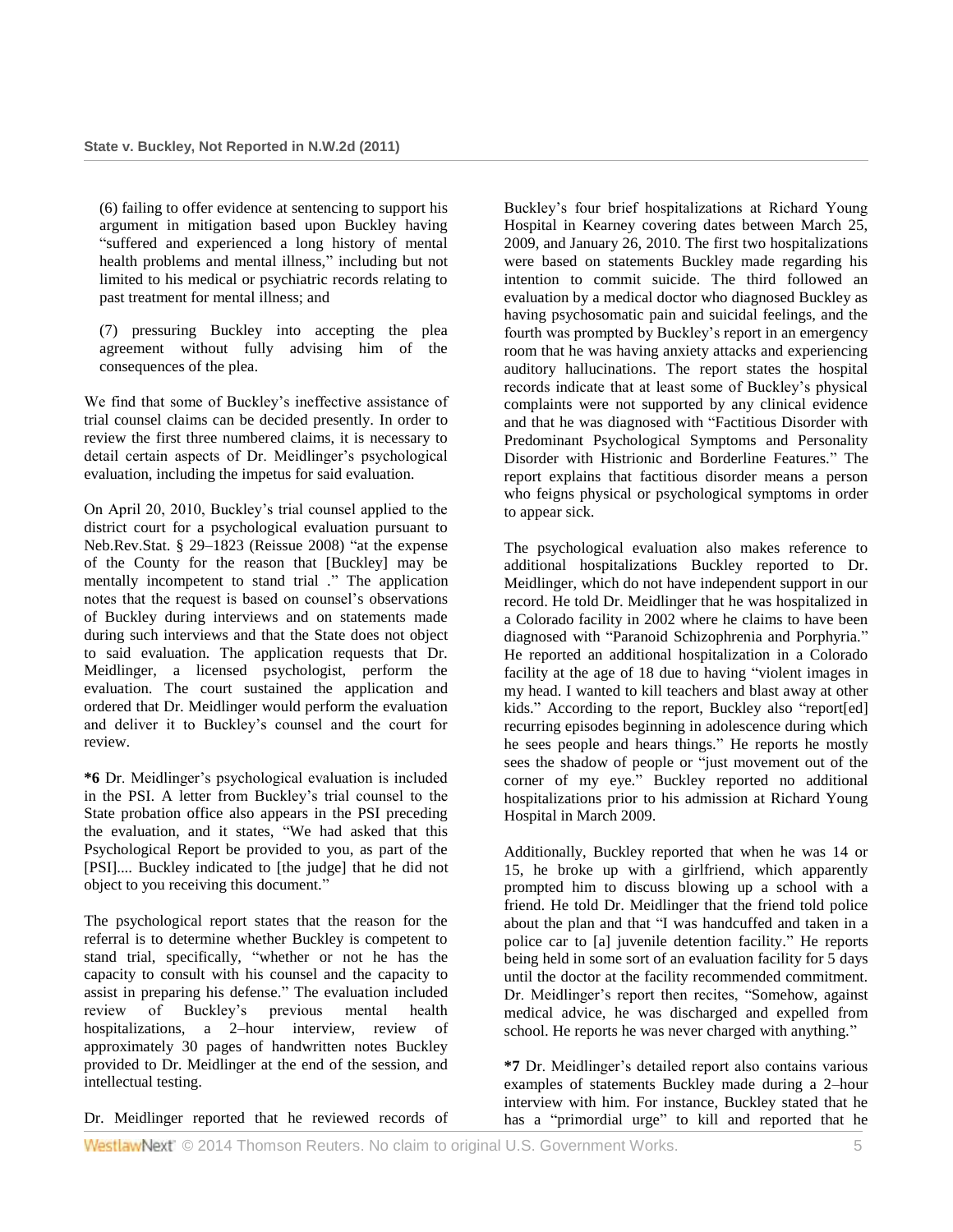"continues to ruminate with sadness that he did not keep up his courage to both kill someone and be killed." The report notes Buckley's statement, "I should be put to death or it's going to happen again." Also, when asked about the incident at the bank, Buckley reported that "one girl went out with tears in her eyes and I could smell the fear. It was delicious." According to the report, Buckley also informed Dr. Meidlinger that he believes he deserves to be placed in solitary confinement for the rest of his life because "I love solitary and it's not like my life is getting any better."

However, Dr. Meidlinger discounts the genuineness of Buckley's statements, finding that he "has a strong tendency toward hyperbole and histrionics." The report also states that Buckley indicated that his decision to take over the bank was partly motivated by a desire to embarrass the television station from which he had recently been fired by identifying himself as an employee. According to the report, Buckley spoke in "an impressive English accent" throughout the entire interview. When Dr. Meidlinger asked Buckley why he was speaking with an accent, he replied, "I don't know. I simply woke up one morning speaking like this." He then shared with Dr. Meidlinger that he actually used to work in a movie theater and spoke in various accents at work to entertain his coworkers. Dr. Meidlinger notes that throughout the interview, Buckley expressed a desire to be placed in a long-term psychiatric facility, "where [Dr. Meidlinger opined] he could obtain the sympathy he craves."

Dr. Meidlinger reports that the results of intellectual testing indicate that Buckley is functioning at the top of the average range of intellectual ability near the cut off for the bright average range. The report recites that such results are "consistent with his presentation and use of language throughout the interview."

# Ultimately, Dr. Meidlinger determined:

Buckley is quite bright and quite capable intellectually of understanding the nature of the proceedings in court. I believe that he is intellectually capable of consulting with his counsel and capable intellectually of assisting in the preparation of his defense. I believe, however, that he has a very primitive personality disorder and a desire to be placed in a long-term psychiatric facility. I further believe his desire is likely to motivate the degree to which he cooperates with counsel and the manner in which he cooperates. I believe that he is likely to skew perceptions of himself in the direction of having a severe mental illness.

I do not believe that his decision to present himself as having severe psychiatric problems is one which he made solely for the purpose of evading prosecution. His prior records from Richard Young Hospital suggest a strong pre-existing desire to paint himself as mentally ill in order to obtain sympathy, recognition and attention from mental health professionals.

**\*8** ... Buckley is intellectually capable of understanding and responding logically to the charges against him. Furthermore, I do not believe that he is suffering from major mental health disorders such as Schizophrenia or severe Bipolar Disorder which would impair his ability to perceive and respond to reality. I believe, however, that his personality disorder may guide him in the direction of continuing to play a role which I would describe as, "mad genius," as a way of gaining sympathy and entree into a mental health facility. I would anticipate, if he finds himself incarcerated at the penitentiary, that he will continue to play that role.

Further, Dr. Meidlinger recommended that trial counsel share the evaluation with Buckley and advise him of the potential consequences of continuing on his present course "as opposed to engaging in a more rational collaboration."

Buckley first claims that trial counsel was deficient for failing to retain a second mental health expert to examine him for the purpose of determining his competency to stand trial. Buckley's trial counsel specifically selected Dr. Meidlinger to conduct the psychological evaluation of Buckley, and according to the letter from Buckley's trial counsel, Buckley indicated to the trial judge that he did not object to the inclusion of said evaluation in the PSI. Furthermore, Meidlinger's diagnosis of factitious disorder is in line with diagnoses resulting from Buckley's four prior hospitalizations at Richard Young Hospital. Dr. Meidlinger is obviously qualified to perform the analysis of Buckley's competence to stand trial. It is fundamental that trial counsel is afforded due deference to formulate trial strategy and tactics. *[State v. Jackson,](http://www.westlaw.com/Link/Document/FullText?findType=Y&serNum=2015837926&pubNum=595&originationContext=document&vr=3.0&rs=cblt1.0&transitionType=DocumentItem&contextData=(sc.Search))* 275 Neb. 434, [747 N.W.2d 418 \(2008\).](http://www.westlaw.com/Link/Document/FullText?findType=Y&serNum=2015837926&pubNum=595&originationContext=document&vr=3.0&rs=cblt1.0&transitionType=DocumentItem&contextData=(sc.Search)) When reviewing an ineffective assistance of counsel claim, the court will not second-guess reasonable strategic decisions made by counsel. *Id.* Trial counsel's selection of Dr. Meidlinger as the examiner is clearly entitled to this presumption of reasonableness. And, there is no authority that allows a defendant to "shop" at public expense for a mental health expert until he gets an opinion that suits him. What we designated above as the first ineffectiveness claim is resolved against Buckley as such is completely meritless.

WestlawNext<sup>®</sup> © 2014 Thomson Reuters. No claim to original U.S. Government Works. 66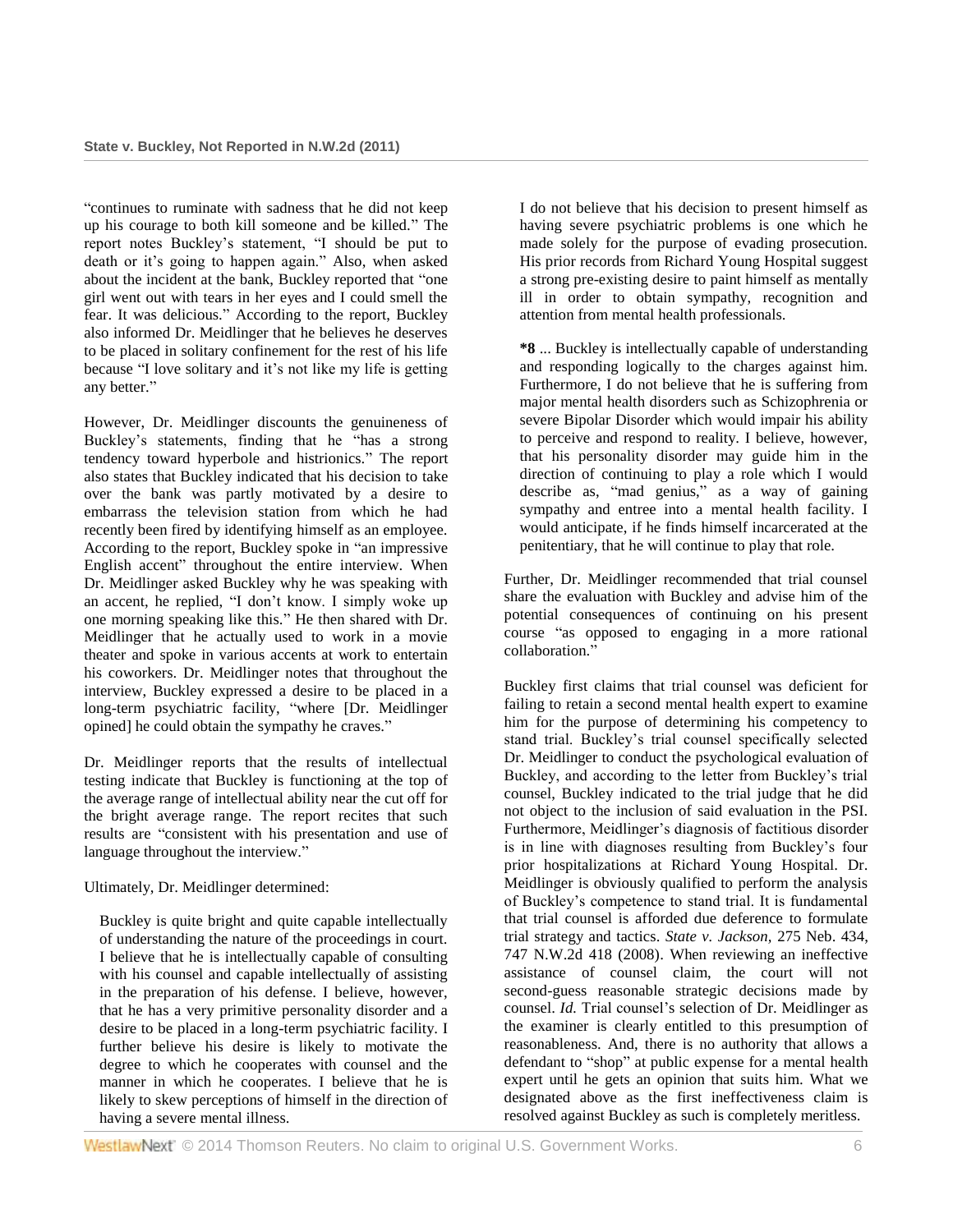Buckley next avers that trial counsel was deficient for failing to retain a mental health expert to examine him for the purpose of inquiring into his sanity at the time of the commission of the crimes. Counsel's motion for appointment of a mental health expert to examine Buckley did not make sanity at the time of the crimes a purpose of the examination, nor did the court-appointed psychologist opine on whether Buckley was sane at such time. Additionally, the record before us shows that Buckley had some degree of mental illness at the time of these offenses, plus he had been hospitalized on four occasions for mental health matters in the 10 months preceding the crimes. Therefore, we cannot determine this claim on the record before us.

**\*9** Buckley asserts that trial counsel also provided ineffective assistance for failing to plead or pursue the defense of not responsible by reason of insanity. For the same reasons that we outlined with respect to the previous claim of ineffectiveness, we are unable to resolve this claim on the record before us.

Buckley next claims that trial counsel was deficient for failing to object to the district court's receipt of certain portions of the PSI containing "highly prejudicial" statements. For example, one sentence from Buckley's handwritten "Defendant's Statement" in the PSI reads, "My mother would tell you that I didn't want to hurt anyone but me & that I'm sorry for causing the trauma that I did, but she's wrong." The law is clear that a sentencing judge may consider relevant information contained in a PSI to determine an appropriate sentence within the statutorily authorized penalty, punishment, or disposition applicable to the crime for which the defendant has been convicted. *[State v. Clear,](http://www.westlaw.com/Link/Document/FullText?findType=Y&serNum=1990175919&pubNum=595&originationContext=document&vr=3.0&rs=cblt1.0&transitionType=DocumentItem&contextData=(sc.Search))* 236 Neb. [648, 463 N.W.2d 581 \(1990\).](http://www.westlaw.com/Link/Document/FullText?findType=Y&serNum=1990175919&pubNum=595&originationContext=document&vr=3.0&rs=cblt1.0&transitionType=DocumentItem&contextData=(sc.Search)) Thus, even if Buckley's trial counsel had objected to these statements made by Buckley contained in the PSI, such objection would have been overruled. As such, counsel's failure to object was not deficient nor would the lack of such objection be prejudicial. This claim is resolved against Buckley as being without merit.

The fifth and sixth claims of ineffectiveness relate to trial counsel's alleged failure to offer mitigating evidence at sentencing. However, even if true, these matters do not, and could not, meet the standard of prejudice in a plea-based effectiveness claim—that but for counsel's ineffectiveness he would not have entered the plea but would have insisted on going to trial. See *[State v. Dawn,](http://www.westlaw.com/Link/Document/FullText?findType=Y&serNum=1994159088&pubNum=595&originationContext=document&vr=3.0&rs=cblt1.0&transitionType=DocumentItem&contextData=(sc.Search))* [246 Neb. 384, 519 N.W.2d 249 \(1994\).](http://www.westlaw.com/Link/Document/FullText?findType=Y&serNum=1994159088&pubNum=595&originationContext=document&vr=3.0&rs=cblt1.0&transitionType=DocumentItem&contextData=(sc.Search)) Therefore, we

resolve the fifth and sixth ineffectiveness claims against Buckley.

The final claim of ineffectiveness is for counsel allegedly pressuring Buckley into accepting the plea agreement without fully advising Buckley of the consequences of the plea. The record clearly shows that Buckley was properly advised by the court of the penal consequences of his pleas to the kidnapping charges, and thus, even if counsel did not advise him about the consequence of these pleas, he was not unaware of such. As to the consequences of the plea with respect to the use of a firearm charge, although counsel stated in Buckley's presence at sentencing that "we understand that the sentence on the use of a firearm has to be consecutive to any other sentences imposed," that statement standing alone is simply not enough for us to conclude that Buckley was actually advised by trial counsel of the consequences of his plea to that crime, or that Buckley received ineffective advice regarding the plea. As such, we find that the record is insufficient for us to adequately review this ineffectiveness of counsel claim.

# *Were Sentences Imposed Excessive?*

Buckley was sentenced to concurrent terms of 30 to 50 years' imprisonment on kidnapping counts I and II; he was sentenced to concurrent terms of 30 to 50 years' imprisonment on kidnapping counts III and IV, to run consecutive to the sentences on counts I and II; and for count VII, use of a firearm, he was sentenced to 20 to 30 years' imprisonment, to run consecutive to all other sentences. Thus, his cumulative sentence was 80 to 130 years' imprisonment. He claims the sentences are excessive, including the imposition of the consecutive sentence for some of the kidnapping convictions. We disagree.

**\*10** Buckley's sentences are within the statutory limits. Where a sentence imposed within the statutory limits is alleged on appeal to be excessive, the appellate court must determine whether the sentencing court abused its discretion in considering and applying the relevant factors as well as any applicable legal principles in determining the sentence to be imposed. *[State v. Losinger,](http://www.westlaw.com/Link/Document/FullText?findType=Y&serNum=2005139531&pubNum=595&originationContext=document&vr=3.0&rs=cblt1.0&transitionType=DocumentItem&contextData=(sc.Search))* 268 Neb. [660, 686 N.W.2d 582 \(2004\).](http://www.westlaw.com/Link/Document/FullText?findType=Y&serNum=2005139531&pubNum=595&originationContext=document&vr=3.0&rs=cblt1.0&transitionType=DocumentItem&contextData=(sc.Search)) The rules concerning sentence review are well established:

> In considering a sentence to be imposed, the sentencing court is not limited in its discretion to any

WestlawNext<sup>®</sup> © 2014 Thomson Reuters. No claim to original U.S. Government Works. 7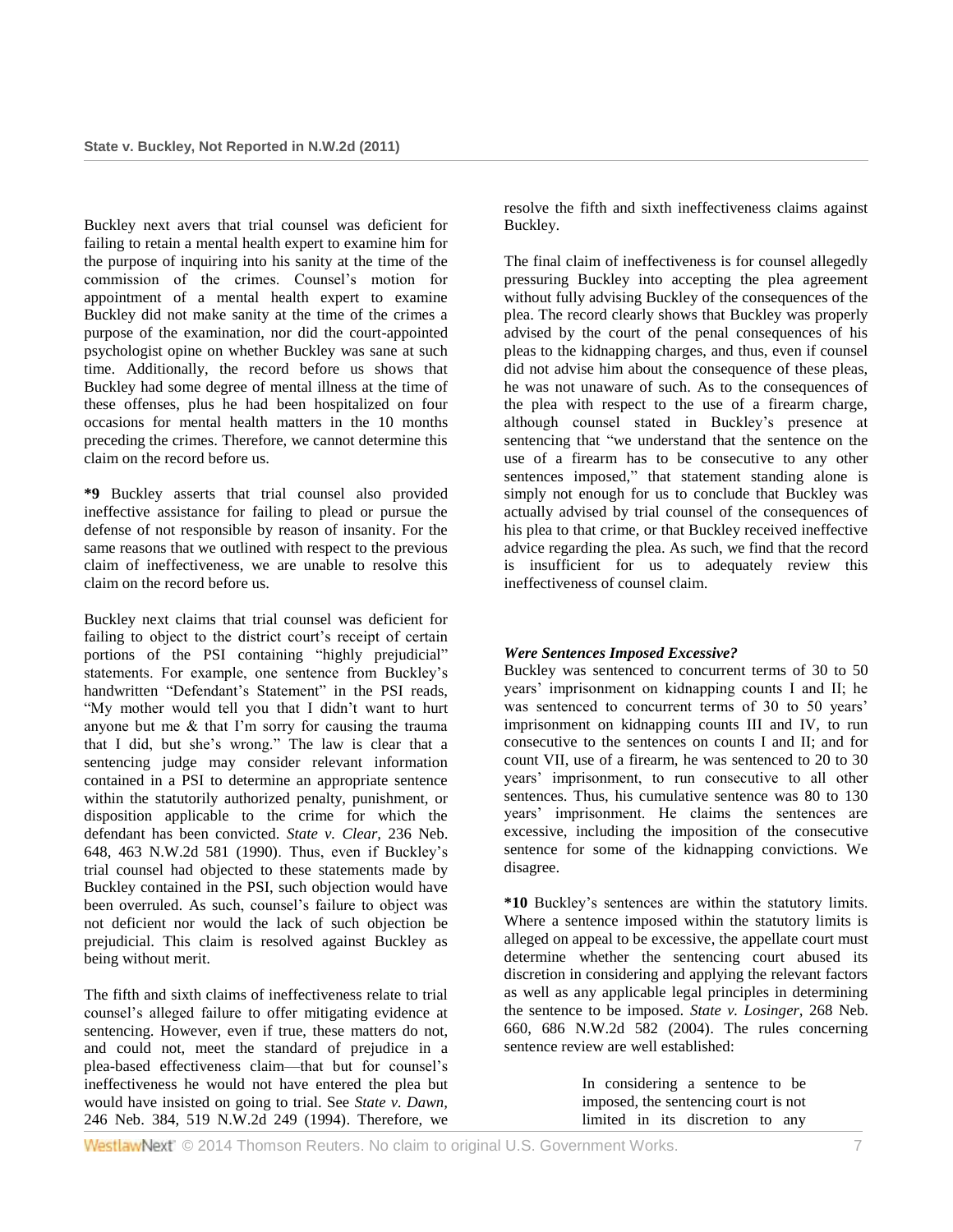mathematically applied set of factors. The appropriateness of a sentence is necessarily a subjective judgment and includes the sentencing judge's observation of the defendant's demeanor and attitude and all the facts and circumstances surrounding the defendant's life.... Factors a judge should consider in imposing a sentence include the defendant's<br>age. mentality. education. age, mentality, experience, and social and cultural background, as well as his or her past criminal record or law-abiding conduct, motivation for the offense, nature of the offense, and the amount of violence involved in the commission of the crime.... A sentencing court has broad discretion as to the source and type of evidence and information which may be used in determining the kind and extent of the punishment to be imposed, and evidence may be presented as to any matter that the court deems relevant to the sentence.

*State v. Anglemyer,* 269 [Neb. 237, 248, 691 N.W.2d 153,](http://www.westlaw.com/Link/Document/FullText?findType=Y&serNum=2006135800&pubNum=595&fi=co_pp_sp_595_163&originationContext=document&vr=3.0&rs=cblt1.0&transitionType=DocumentItem&contextData=(sc.Search)#co_pp_sp_595_163)  [163 \(2005\)](http://www.westlaw.com/Link/Document/FullText?findType=Y&serNum=2006135800&pubNum=595&fi=co_pp_sp_595_163&originationContext=document&vr=3.0&rs=cblt1.0&transitionType=DocumentItem&contextData=(sc.Search)#co_pp_sp_595_163) (citations omitted). A judicial abuse of discretion exists only when the reasons or rulings of a trial judge are clearly untenable, unfairly depriving a litigant of a substantial right and denying a just result in matters submitted for disposition. *[State v. Griffin,](http://www.westlaw.com/Link/Document/FullText?findType=Y&serNum=2007580034&pubNum=595&originationContext=document&vr=3.0&rs=cblt1.0&transitionType=DocumentItem&contextData=(sc.Search))* 270 Neb. 578, [705 N.W.2d 51 \(2005\).](http://www.westlaw.com/Link/Document/FullText?findType=Y&serNum=2007580034&pubNum=595&originationContext=document&vr=3.0&rs=cblt1.0&transitionType=DocumentItem&contextData=(sc.Search))

Buckley entered a bank wielding a sawed-off shotgun. He took numerous people hostage, threatened them with death, and held some of them for over 2 hours. During this time, he engaged in a "stand-off" with police, including a SWAT team, and sought publicity to air his grievances relating to his former employer. He indicated that his end goal was to commit suicide by having the police kill him, and to achieve notoriety in doing so.

The PSI reveals the severe and lasting psychological trauma to which various hostages were subjected—including attempts to make "final" calls to their loved ones. One of the victim impact statements in the PSI states, "I will never be the same. He took away our sense of security in our workplace and has made me a completely different person. I do not trust strangers not to do something bad. I have been on medication for anxiety so I can function in a normal capacity," Another victim expressed in her victim impact statement:

Today I keep a close eye on the people that enter the bank. I get nervous when it is someone who looks a little different. I am tuned into the noises that people make and the sounds coming from the lobby, all things that were just background noise before are now front and center in my mind. I see people who remind me of ... Buckley, or who are wearing a trench coat and I'm on edge. Even seeing Yoo Hoo or miniature Snickers bars in the grocery store sends my mind spinning back to that day as I watched him casually eating and drinking while he was holding a sawed off shotgun and making threats to kill a hostage.

**\*11** The incident will never be erased from my memory, but I am determined to keep it from having a lasting negative effect on my life. I truly believe the only way I can accomplish this goal is in knowing that ... Buckley will be locked away safely for the rest of his life.

Yet another victim expressed:

One of the worst moments for me was when I used my boss' phone to text my mom.... All I said to her was there was a gunman in the bank, that I was hiding, and to please pray and that I loved her. When she replied I could tell she was upset, so I called her and talked to her quietly.... When I hung up the phone, I was a mess, because I realized that I may have just talked to my mom for the last time. I realized that may have been the last chance I had to tell her I love her. No one should have to say goodbye like that.

That same victim stated, "There isn't a day that goes by that I don't think about this.... When you experience something this traumatizing, it just doesn't go away."

While Buckley has no prior criminal history, he obviously terrorized his hostages, and had no regard for the harm he was inflicting on them in the guise of obtaining a forum to